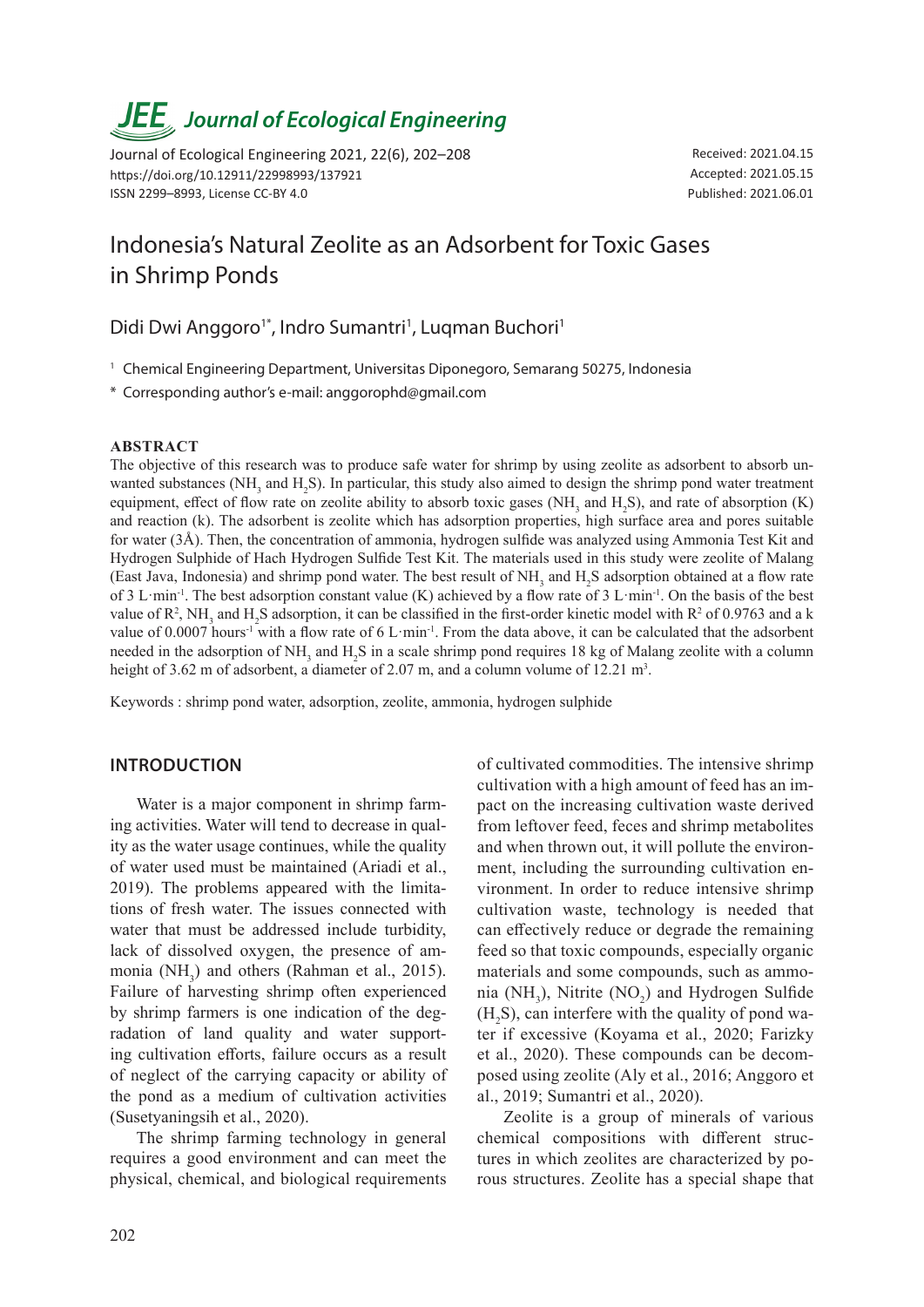produces the ability to selectively absorb ions/ particles the size of which does not exceed the diameter of the zeolite pores. In this case, the commercial and environmental use of zeolite is almost unlimited. Zeolite can be applied to adsorption (Neolaka et al., 2017; 2018; Kurniawan et al., 2020), ion exchange, and catalyst processes (Hudiyono et al., 2012; Kusuma et al., 2013; Yulizar et al., 2016; Król and Mozgawa, 2019). The adsorption process gained is a promising method for a long-term treatment and economically proven (Ariffin et al., 2017).

Zeolite has adsorption properties that can make it an adsorbent. Zeolite has a high surface area and pores suitable for water (3 Å). In Indonesia, natural zeolite can be found in markets or mining areas. However, the adsorption capacity of natural zeolite is too low, about 0.07–0.09 grams of water per gram of zeolite. In general, natural zeolite contains organic and inorganic receptors, and has a high Si/Al ratio. In addition, the size of the pores is not homogeneous. In order to absorb water, it takes a pore measuring 3 Å that almost equals the diameter of water molecules. Therefore, activation is required before using natural zeolite (Djaeni, et al., 2015).

Indonesia is a country that has a considerable amount of natural zeolite potential and spread in 46 locations, among others in Lampung, West Java, Central Java, and East Java. In terms of the cation exchange capacity (CEC), the quality of Indonesia's natural zeolite is quite good. However, this huge potential has not been utilized optimally and is only limited to processing industrial waste, supplements on livestock food and fertilizers. Natural zeolite is found, e.g., in the area of South Malang. East Java. The natural zeolite from Malang contains



**Figure 1.** Series of experimental tools and prototype equipment used

many minerals mordenite type 55–85% and has mordenite crystallity 38–39%.

In general, the purpose of this study was to produce the water that is safe for shrimp by using zeolite as adsorbent to absorb unwanted substances, especially  $NH<sub>3</sub>$  and  $H<sub>2</sub>S$ , identify the effect of flow rate on zeolite ability to absorb toxic gases (NH<sub>3</sub> and H<sub>2</sub>S), and determine the rate of absorption  $(K)$  and reaction rate  $(k)$ .

# **MATERIALS AND METHODS**

#### **Materials**

The study used the natural zeolite from Malang (a mountainous city in East Java, Indonesia). By analyzing the BET surface area, it is known that the surface area of the natural zeolite from Malang amounts to  $35,599$  m<sup>2</sup> gram<sup>-1</sup> with a weight of 3.5 kg. The shrimp pond water used is taken directly from shrimp ponds in the Kendal area (a coastal city of the sea in Central Java, Indonesia) as much as 350 liters.

#### **Experimental design**

Variable control used shrimp pond water, zeolite weighed 3.5 kg, and the volume of pond water used was 350 L. In turn, the variable used the flow rate are 3, 6, 12 L minutes<sup>-1</sup> and operating time are 0.24, 48 hours. Observations were made on the concentration of  $NH_3$  and  $H_2S$  at the Initial and End of Shrimp Harvest at each Flow Rate.

The equipment was assembled according to Figure 1, then operated by connecting electricity to the power outlet so that water was pumped into the zeolite, then the sample was tested once every 24 hours. The water purification operations were carried out using a prototype purification tool. The zeolite in the tank of the prototype tool absorbed hazardous substances  $(H_2S)$  and  $NH<sub>3</sub>$ ) in the water from the shrimp pond. Then, 3.5 kg of Malang natural zeolite was placed into the adsorbent column. Then, the water purification prototype was turned on for the operating time. The experiment was conducted with the flow rate used  $(3, 6, 12 \text{ L minutes}^{-1})$ , Operating time (0, 24, 48 hours), and observations were made by measuring the concentration of NH<sub>3</sub> and  $H_2S$  in pond water.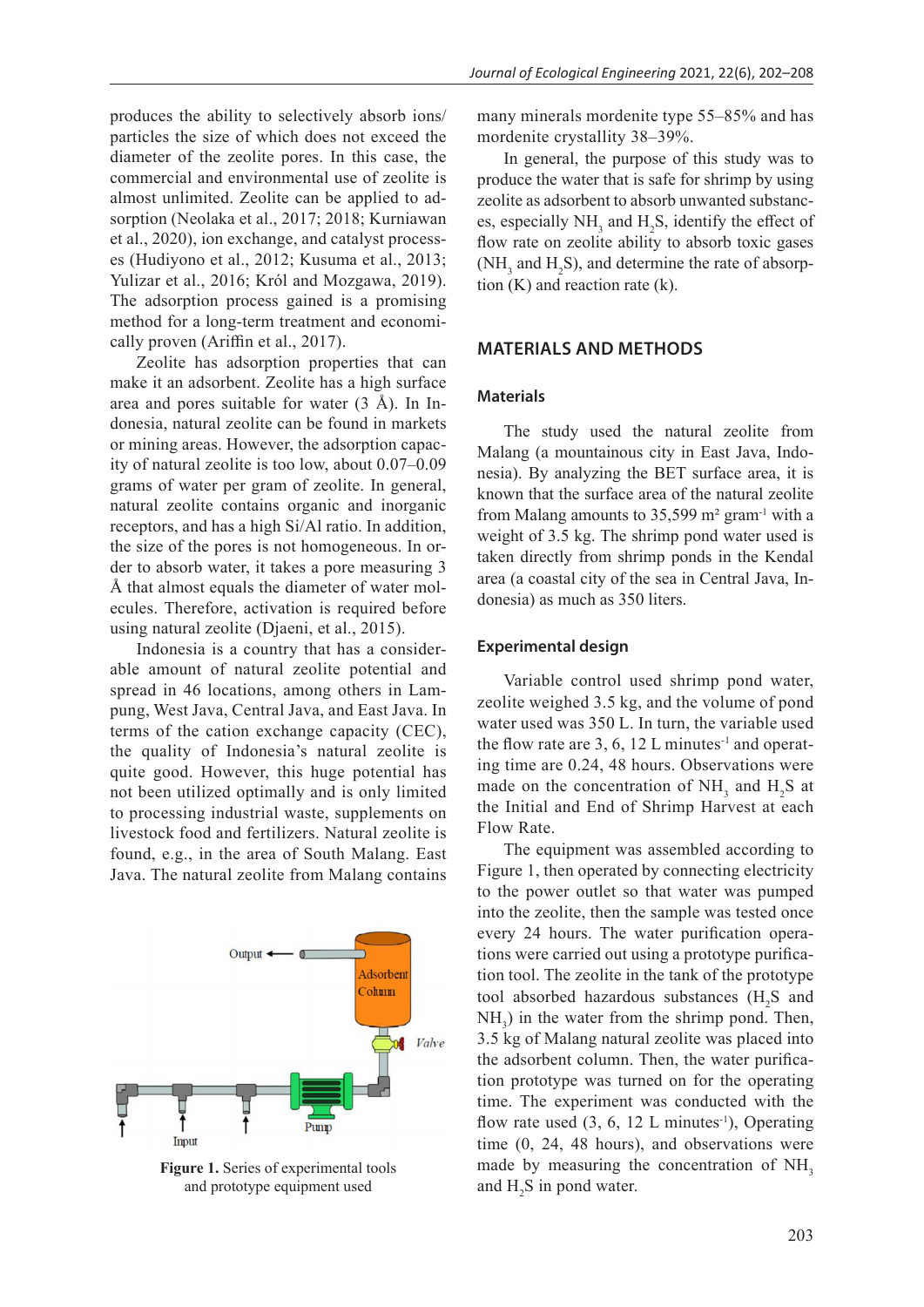#### **Kinetic model**

In order obtain the value of  $K_{\text{D}}$  or contant of adsorption equilibrium, the following formula has been conducted (Zhang et al., 2017) is

$$
K_D = \frac{q_e}{C_{\epsilon}}\tag{1}
$$

where:  $K_p$  is adsorption equilibrium contant  $(L$ ·mol<sup>-1</sup>)

 $q_e$  is adsorption capacity (mg·gr<sup>-1</sup>)

 $C_e$  is concentration at the equilibrium  $(0.004309 \text{ mL} \cdot \text{gr}^1)$ 

For adsorption kinetic model, the kinetic model applied for kinetic model of zero order, first-order, second order, and third order and the formula can be described as are

Zero-order: 
$$
C_A = C_{A0} - k_0 t
$$
 (2)

First-order: 
$$
-\ln C_A = \ln C_{A0} - k_1 t
$$
 (3)

Second-order: 
$$
\frac{1}{C_A} - \frac{1}{C_{A0}} = k_2 t
$$
 (4)

Third-order: 
$$
\left(\frac{1}{C_A}\right)^2 = \left(\frac{1}{C_{A0}}\right)^2 + 2 k_3 t
$$
 (5)

where:  $C_{A0}$  is initial concentration of A at t = 0  $(mg^L^{-1})$  $C_A$  is concentration of A t = t (mg·L<sup>-1</sup>) <sup>t</sup> is Time (hour) k is constant of reaction rate (hour<sup>1</sup>)

# **RESULTS AND DISCUSSIONS**

### **Effect of Flow Rate on Zeolites Ability to Absorb Toxic Gases**

In this study, an analysis of the initial sample of zeolite of Malang using the help of BET Surface Area Analyzer tool. The analysis of zeolite surface area was conducted in Integrated Laboratory of Diponegoro University, the result of analysis of natural zeolite surface area of Malang is  $35,599$  m<sup>2</sup> gram<sup>-1</sup>. The results of analysis of  $NH_3$  and  $H_2S$  levels can be seen in Figure 2–5:

The zeolite samples were expected to absorb  $NH_3$  and  $H_2S$  contained in the water samples from the shrimp ponds of Kendal area. The treatment used was the difference in flow rate used in the adsorption stage, namely 12, 6, and 3 L. min-1 with the same zeolite weight in each variable used by 3.5 kg. The sampling of the shrimp pond water for analysis of the  $NH<sub>3</sub>$  and  $H<sub>2</sub>S$  levels was carried out every 24 hours until the  $48<sup>th</sup>$  hour at the beginning of harvest (1<sup>st</sup> month) and end of harvest (3<sup>rd</sup> month). The analysis of the  $NH<sub>3</sub>$  and  $H<sub>2</sub>S$  levels was conducted using the help of Hanna Instrument Ammonia Test Kit, Hach Hydrogen Sulfide test kit, and Protirta Hydrogen Sulfida Strip Test Kit.

From Figure 2–5 and Table 1 and 2, the NH $_{2}$ and  $H_2S$  levels were obtained at the beginning of shrimp harvest ( $1<sup>st</sup>$  month) and the end of shrimp harvest  $(3<sup>rd</sup>$  month) which was adapted at flow rate 3, 6, and 12 L minutes<sup>-1</sup>. The results indicated that, the zeolite with flow rate of 3L minutes can absorb the most  $NH_3$  and  $H_2S$ . This is because the flow rate is proportional to time. The smaller the flow rate, the time the water of shrimp ponds makes contact with natural zeolite will be longer, so that the absorption capacity is larger, the greater the surface area of natural zeolite to support  $H_2S$  and  $NH_3$  is.

## **Effect of Adsorption Equilibrium and Adsorption Kinetics with Flow Rate**

The value of adsorption equilibrium constant  $(K_n)$  can be seen in Table 1 and 2. On the basis of Table 1 and 2, the obtained  $NH<sub>3</sub>$  adsorption constants at the beginning of harvest and end of harvest in a row for flow rate 3 L·min-1 are 11.60362 and 23.20724; for flow rates of 6 L·min-1 they are 11.60362 and 23.20724; and for flow rates of 12 L $\cdot$ min<sup>-1</sup> they are 11.60362 and 11.60362. In turn, for  $H_2S$  adsorption constants at the beginning of harvest and end of harvest in a flow rate 3 L. min-1 are 2.32072407 and 11.60362; for flow rate 6 L. min-1 are 2.32072407 and 9.282896; and for the flow rate of 12 L·min-1 are 2.32072407 and 4.641448.

On the basis of Table 3 and 4 also obtained kinetic model adsorption of zero order, first order, second order, and third order for adsorption of  $NH<sub>3</sub>$  and  $H<sub>2</sub>S$  at flow rates of 3, 6, and 12 L·min<sup>-1</sup>.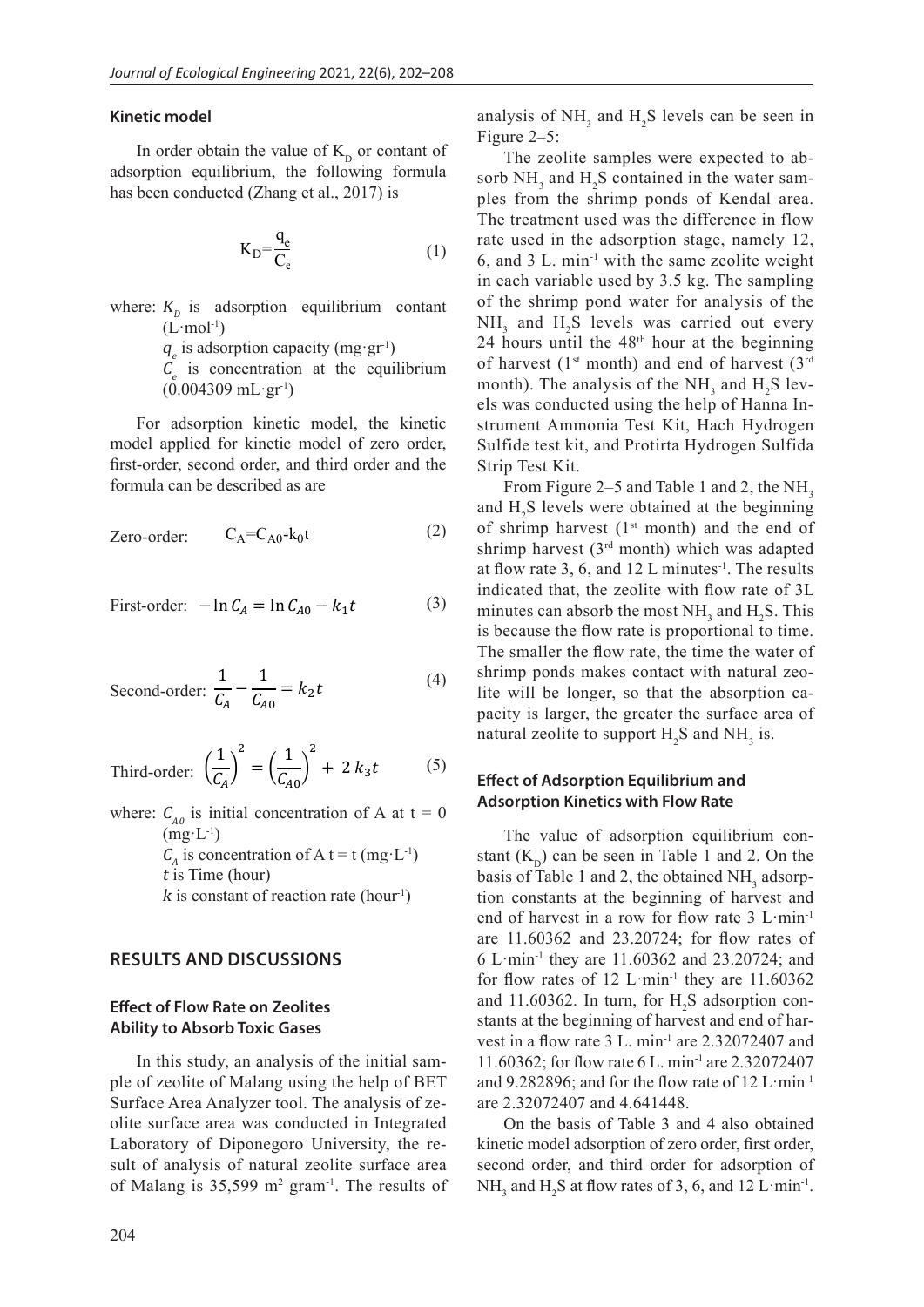

Figure 2. Effect of flow rate to the adsorption of NH<sub>3</sub> at the beginning of harvesting



Figure 4. Effect of flow rate to the adsorption of  $H_2S$  at the beginning of harvesting

| Time                                | Flow rate                      | t (hour) | $K(L \cdot mol^{-1})$ |
|-------------------------------------|--------------------------------|----------|-----------------------|
|                                     | 3 L minutes-1                  | 0        |                       |
|                                     |                                | 12       | 11.60362              |
|                                     |                                | 48       | 11.60362              |
| Beginning of                        | $6$ L minutes <sup>-1</sup>    | 0        | U                     |
| harvesting                          |                                | 12       | 11.60362              |
| (1st month)                         |                                | 48       | 11.60362              |
|                                     |                                | 0        | 0                     |
|                                     | 12L<br>$minutes-1$             | 12       | 0                     |
|                                     |                                | 48       | 11.60362              |
| End of<br>harvesting<br>(3rd month) | 3 L minutes <sup>-1</sup>      | 0        | ი                     |
|                                     |                                | 12       | 23.20724              |
|                                     |                                | 48       | 34.81086              |
|                                     | 6 L minutes-1                  | 0        | 0                     |
|                                     |                                | 12       | 11.60362              |
|                                     |                                | 48       | 23.20724              |
|                                     | 12 <sub>L</sub><br>$minutes-1$ | 0        | 0                     |
|                                     |                                | 12       | 11.60362              |
|                                     |                                | 48       | 11.60362              |

**Table 1.** The value of NH<sub>3</sub> adsorption constant for each flow rate



Figure 3. Effect of flow rate to the adsorption of  $NH<sub>3</sub>$  at the end of harvesting



Figure 5. Effect of flow rate to the adsorption of  $H_2S$  at the end of harvesting

| Time                                | Flow rate                                | t (hour) | $K$ (L $\cdot$ mol $\cdot$ <sup>1</sup> ) |
|-------------------------------------|------------------------------------------|----------|-------------------------------------------|
|                                     | $3 L$ minutes <sup>-1</sup>              | 0        |                                           |
|                                     |                                          | 12       | 2.32072407                                |
|                                     |                                          | 48       | 2.32072407                                |
| Beginning                           | $6$ L minutes <sup>-1</sup>              | 0        | 0                                         |
| harvesting                          |                                          | 12       | 2.32072407                                |
| (1st month)                         |                                          | 48       | 2.32072407                                |
|                                     | 12 <sub>L</sub><br>minutes <sup>-1</sup> | 0        | 0                                         |
|                                     |                                          | 12       | 0                                         |
|                                     |                                          | 48       | 2.32072407                                |
| End of<br>harvesting<br>(3rd month) | 3 L minutes <sup>-1</sup>                | 0        | 0                                         |
|                                     |                                          | 12       | 9.282896                                  |
|                                     |                                          | 48       | 11.60362                                  |
|                                     | $6$ L minutes <sup>-1</sup>              | 0        | 0                                         |
|                                     |                                          | 12       | 4.641448                                  |
|                                     |                                          | 48       | 9.282896                                  |
|                                     | 12 <sub>L</sub><br>$minutes-1$           | 0        | 0                                         |
|                                     |                                          | 12       | U                                         |
|                                     |                                          | 48       | 4.641448                                  |

**Table 2.** The value of  $H_2S$  adsorption constant for each flow ratev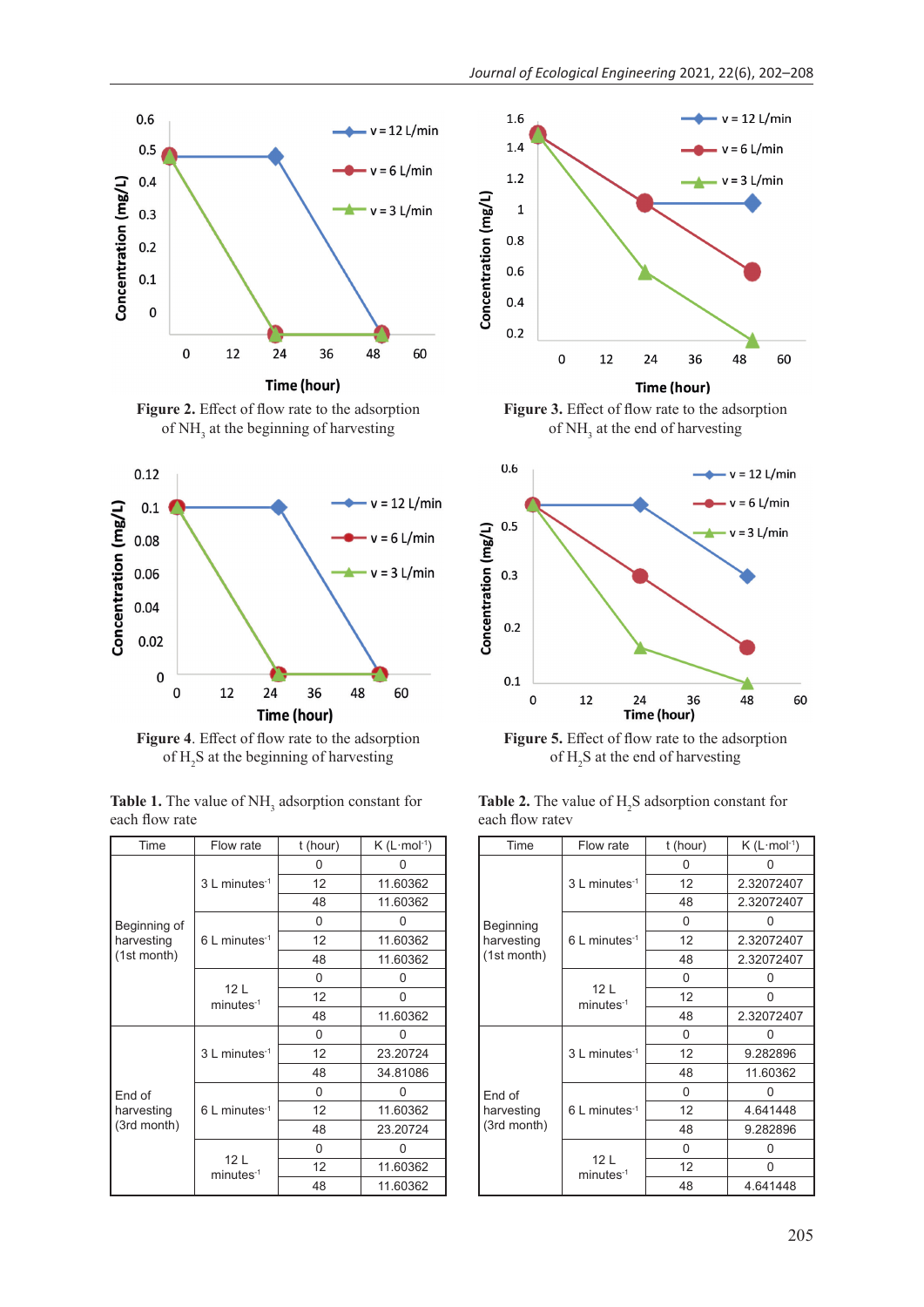From the results obtained, based on the best  $R^2$ value, the adsorption of  $NH_3$  and  $H_2S$  are satisfied in the first-order kinetic model with  $R^2$  of 0.9763 and k value of  $0.0007$  hours<sup>-1</sup> in  $H_2S$  adsorption with a flow rate of  $6 \text{ L·min}$ <sup>1</sup>.

From the results obtained, the adsorption constants for  $NH_3$  and  $H_2S$  are best obtained from zeolite weight of  $3$  L·min<sup>-1</sup> for filtering  $350$  L of shrimp pond water. This is because the flow rate is directly proportional to the time. The longer an adsorbent makes contact with adsorbate, the more the effective collision between particles will increase (Botahala, 2019). Adsorption of a dissolved substance will increase when the contact time is longer. Long contact times allow the diffusion and sticking of molecules of adapted dissolved substances to last more. The time to achieve a balanced state in the process of metal absorption by adsorbent ranges from a few minutes to several hours.

# **Pond Water Treatment Equipment with Adsorbent Zeolite of Malang**

In order to obtain the design of pond water treatment equipment with zeolite adsorbent on a real pond scale, the total required adsorbent needs at the size of shrimp pond scale with adsorption  $\overline{a}$ 

capacity formula (qe) is formulated as follows (Zhang et al., 2017):

$$
qe = \frac{C_0 - C_e}{m} \times V \tag{6}
$$

where:  $q_e$  is adsorption capacity (mg·gr<sup>-1</sup>)  $C_0$  is initial concetration (mg·L<sup>-1</sup>)  $C_e$  is concentration at t (mg·L<sup>-1</sup>) <sup>V</sup> is adsorbent volume (L) <sup>M</sup> is mass of adsorbat (mg)

With an adsorption capacity of 0.15 mg·gr<sup>-1</sup>, an initial NH<sub>3</sub> concentration of 1.5 mg·L<sup>-1</sup>, a concentration at 48 hours of 0 mg·L<sup>-1</sup>, and a volume of adsorbat or shrimp pond volume in general of 1,800,000 L, the required adsorbent needs at the shrimp pond scale is 18,000 gr.

In order to find the dimension value of the real farm scale adsorbent column, it is necessary to calculate the volume value of the adsorbent column by comparing the volume of artificial ponds with the volume of shrimp ponds.

> column volume of adsorbent at pond scale volume of shrimp pond  $=\frac{\text{volume adsorbent column prototype}}{}$ volume artificial pond

| Kinetic model                                                             | Parameter                  | Flow rate $(mL·min-1)$ |        |        |
|---------------------------------------------------------------------------|----------------------------|------------------------|--------|--------|
|                                                                           |                            | 3                      | 6      | 12     |
| Zero-order                                                                | $R^2$                      | 0.5192                 | 0.75   | 0.25   |
| $C_e = -k_0 t + C_0$                                                      | $k_0$ (hr <sup>1</sup> )   | 0.0007                 | 0.0004 | 0.0002 |
| First-order<br>-In C <sub>e</sub> = -k <sub>1</sub> t + In C <sub>0</sub> | $R^2$                      | $1.10^{-32}$           | 0.9297 | 0.25   |
|                                                                           | $k_{1}$ (hr <sup>1</sup> ) | $1.10^{-19}$           | 0.0005 | 0.0002 |
| Second-order                                                              | $R^2$                      | 0                      |        | 0.25   |
| $1/C_e - 1/C_0 = k_2 t$                                                   | $k_2$ (hr <sup>1</sup> )   | 0.0185                 | 0.0006 | 0.0001 |
| Third-order<br>$1/Ce^2 = 1/C0^2 + 2k_1t$                                  | $R^2$                      | 0                      |        | 0.25   |
|                                                                           | $k_3$ (hr <sup>1</sup> )   | 0.0625                 | 0.002  | 0.0005 |

**Table 3.** Result of linearized of equation model for adsorption kinetic model of NH<sub>3</sub>

Table 4. Result of linearized of equation model for adsorption kinetic model of H<sub>2</sub>S

| Kinetic model                                                             | Parameter                 | Flow rate $(mL \cdot min^{-1})$ |        |             |
|---------------------------------------------------------------------------|---------------------------|---------------------------------|--------|-------------|
|                                                                           |                           | 3                               | 6      | 12          |
| Zero-order<br>$C_e = -k_0 t + C_0$                                        | $R^2$                     | 0.3827                          | 0.75   | 0.75        |
|                                                                           | $k_0$ (hr <sup>-1</sup> ) | 0.0002                          | 0.0002 | $9.10^{-5}$ |
| First-order<br>-In C <sub>e</sub> = -k <sub>1</sub> t + In C <sub>0</sub> | $R^2$                     | 0                               | 0.9763 | 0.75        |
|                                                                           | $k_1$ (hr <sup>-1</sup> ) | 0.0224                          | 0.0007 | 0.0002      |
| Second-order                                                              | $R^2$                     | $\Omega$                        | 0.9643 | 0.75        |
| $1/C_e - 1/C_0 = k_2 t$                                                   | $k_2$ (hr <sup>-1</sup> ) | 0.1111                          | 0.0035 | 0.0006      |
| Third-order<br>$1/Ce^2 = 1/C0^2 + 2k_1t$                                  | $R^2$                     | $\Omega$                        | 0.9067 | 0.9394      |
|                                                                           | $k_3$ (hr <sup>-1</sup> ) | 0.1736                          | 0.0054 | 0.0006      |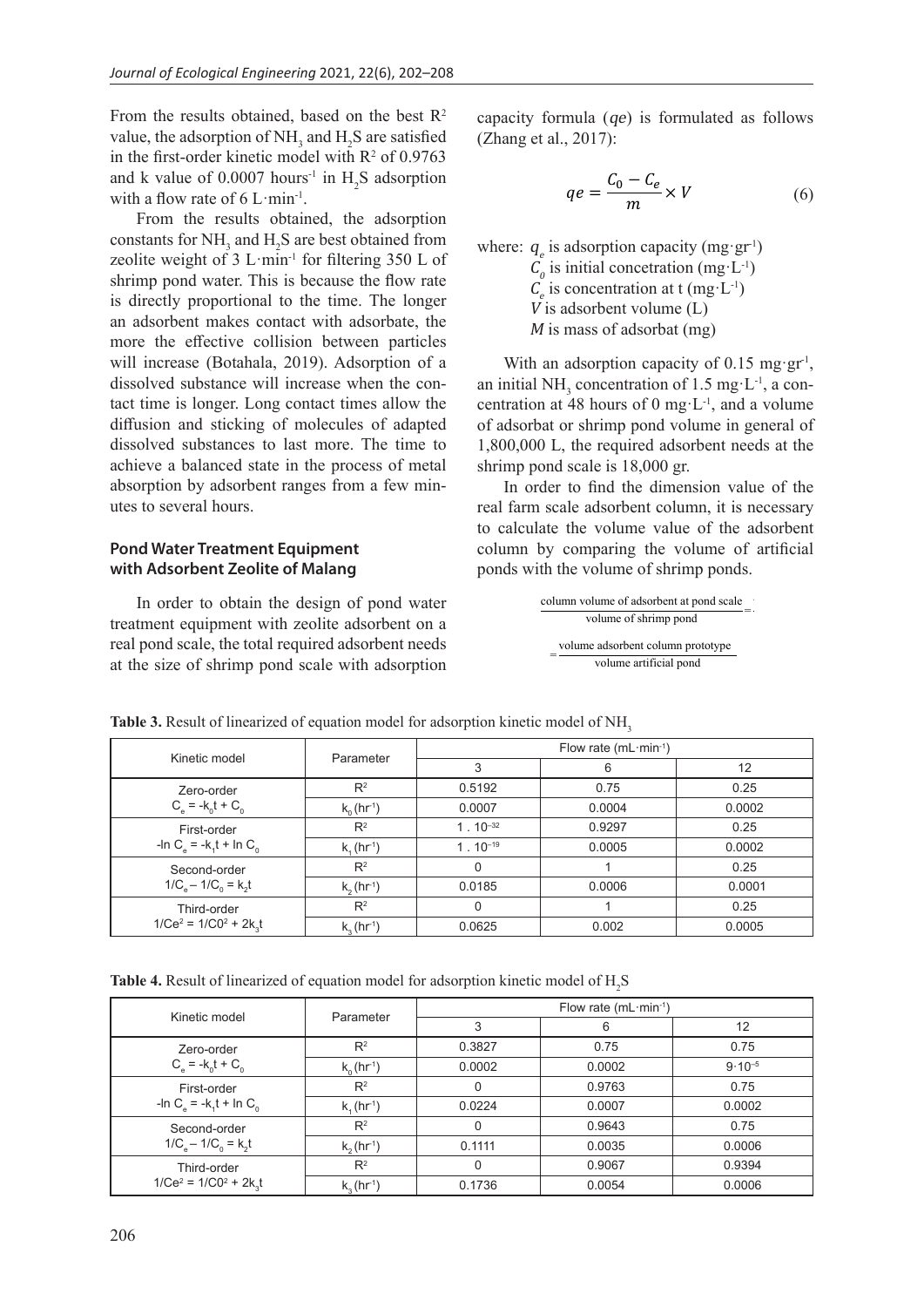| Prototype scale   | Volume of pond                               | 350 L $(0.35 \text{ m}^3)$       |  |
|-------------------|----------------------------------------------|----------------------------------|--|
|                   | Adsorbent column height (h,)                 | $0.21 \text{ m}$                 |  |
|                   | Adsorbent column diameter (d,)               | $0.12 \text{ m}$                 |  |
|                   | Radius of adsorbent column (r <sub>1</sub> ) | 0.06 <sub>m</sub>                |  |
|                   | Volume adsorbent column (V <sub>1</sub> )    | 2.37L                            |  |
| Actual farm scale | Volume of pond                               | 1800000 L (1800 m <sup>3</sup> ) |  |
|                   | Adsorbent column height (h <sub>2</sub> )    | $3.62 \text{ m}$                 |  |
|                   | Adsorbent column diameter (d <sub>2</sub> )  | 2.07 m                           |  |
|                   |                                              | $12.20 \text{ m}^3$              |  |
|                   | Volume of adsorbent column $(V_2)$           | 12208.32 L                       |  |

**Table 5.** Adsorbent dimension column of prototype and shrimp pond scale

Then, the dimensions of the adsorbent column of the pond scale can be found by comparing with the prototype dimensions of the adsorbent column.

$$
d_1: h_1 = 0,12 \text{ m}: 0,21 \text{ m}
$$
  
\n
$$
d_2 = \frac{0,12}{0,21} h_2
$$
  
\n
$$
r_2 = \frac{0,12}{2 \times 0,21} h_2
$$

Hence, the value of  $r_2$  can be introduced to the formula of adsorbent column volume (volume of tube)

$$
V=\pi(r)^2h
$$

Thus, the dimensions of the farm-scale adsorbent column is tabulated in Table 5.

## **CONCLUSION**

The results showed that the adsorption with a flow rate of 3 L·min<sup>-1</sup> absorbed more  $NH_3$  and H2 S compounds compared to the flow rates of 6 and  $12 \text{ L·min}^{-1}$ . Apart from that, it can be determined that the best adsorption constant (K) has a flow rate of 3 L·min-1. On the basis of the best  $R^2$  values, the adsorption of NH<sub>3</sub> and H<sub>2</sub>S was fulfilled by a first order kinetic model with  $\mathbb{R}^2$  of 0.9763 and a k value of 0.0007 hrs<sup>-1</sup> in  $H_2S$  adsorption with a flow rate of  $6 \text{ L·min}^{-1}$ .

From the data above, it can be calculated that the adsorbent needed in the adsorption of  $NH<sub>3</sub>$ and  $H_2S$  in a scale shrimp pond amounts to 18 kg of Malang zeolite with a column height of 3.62 m of adsorbent, a diameter of 2.07 m, and a column volume of  $12.21 \text{ m}^3$ .

#### **Acknowledgements**

The author would like to thank Diponegoro University, Semarang, Indonesia for funding the publication of this article.

#### **REFERENCES**

- 1. Aly, H.A., Rahim, M.M.A, Lotfy, A.M., Abdelaty, B.S., Sallam, G.R. 2016. The Applicability of Activated Carbon, Natural Zeolites, and Probiotics (EM®) and Its Effects on Ammonia Removal Efficiency and Fry Performance of European Seabass Dicentrarchus labrax. J Aquac Res Development. 7(11), 1–8. https://doi.org/10.4172/2155–9546.1000459.
- 2. Anggoro, D.D., Buchori, L., Sumantri, I., Ivan, Sejati, D.A.B., Oktavianty, H. 2019. Utilization of Yogyakarta natural zeolites to reduce  $NH<sub>4</sub>$  and  $NO<sub>2</sub>$  levels in shrimp pond water and its kinetic rate study. IOP Conference Series: Materials Science and Engineering, 578(1), art. no. 012026. https:// doi.org/10.1088/1757–899X/578/1/012026.
- 3. Ariadi H., Fadjar, M., Mahmudi, M., Supriatna. 2019. The relationships between water quality parameters and the growth rate of white shrimp (Litopenaeus vannamei) in intensive ponds. AACL Bioflux, 12(6), 2103–2116.
- 4. Ariffin N., Al Bakri Abdullah M.M., Zainol M.R.R.M.A. Murshed M.F., Zain, Faris M.A., Bayuaji, R. 2017. Review on Adsorption of Heavy Metal in Wastewater by Using Geopolymer. MATEC Web of Conferences. 97, 01023. https://doi.org/10.1051/ matecconf/20179701023.
- 5. Djaeni, M., Kurniasari, L.K., Sasongko, S.B., 2015. Preparation of natural zeolite for air dehumidification in food drying. Internat. J. Sci. Eng. 8(2), 83–84. https://doi.org/10.12777/ijse.8.2.80–83.
- 6. Farizky, H.S., Satyantini, W.H., Nindarwi, D.D. 2020. The efficacy of probiotic with different storage to decrease the total organic matter, ammonia, and total Vibrio on shrimp pond water. IOP Conference Series: Earth and Environmental Science. 441(1), art. no. 012108. https://doi.org/10.1088/1 755–1315/441/1/012108.
- 7. Hudiyono, S., Handayani, S., Susilo, B. 2012. Esterification of glucose fatty acids of coconut oil catalyzed by Candida rugosa lipase EC 3.1.1.3 immobilized on an Indonesia's natural zeolite matrix. World